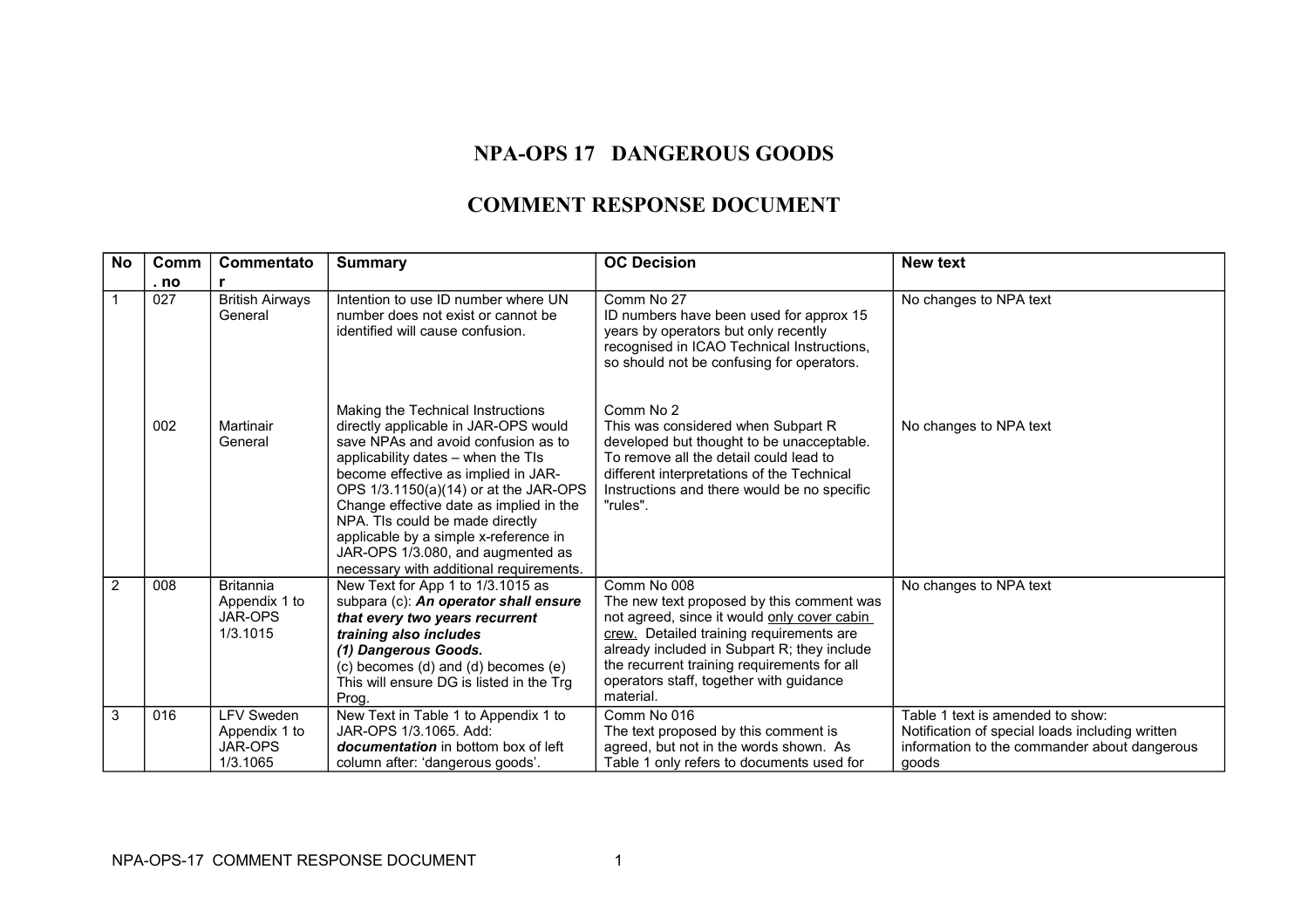| No. | Comm<br>. no | Commentato                      | <b>Summary</b>                                                                                                                                                                                                                                                                                                                                                                                        | <b>OC Decision</b>                                                                                                                                                                                                   | <b>New text</b>                                                                                                                                                                                                                                                                 |
|-----|--------------|---------------------------------|-------------------------------------------------------------------------------------------------------------------------------------------------------------------------------------------------------------------------------------------------------------------------------------------------------------------------------------------------------------------------------------------------------|----------------------------------------------------------------------------------------------------------------------------------------------------------------------------------------------------------------------|---------------------------------------------------------------------------------------------------------------------------------------------------------------------------------------------------------------------------------------------------------------------------------|
|     |              |                                 |                                                                                                                                                                                                                                                                                                                                                                                                       | preparation and execution of a flight, it is<br>appropriate only to refer to the written<br>information to the commander.                                                                                            |                                                                                                                                                                                                                                                                                 |
| 4   | 003          | Martinair<br>1/3.1185           | Delete 1/3.1185(c) and last sentence of<br>$1/3.1195(b)$ and move them to App 1 to<br>1/3.1065 Table 1 for consistency.                                                                                                                                                                                                                                                                               | Comm No 003<br>Changes proposed by this comment are<br>agreed but not for Table 1, since neither of<br>the documents referred to in 1/3.1185 and<br>1/3.1195 relate to the preparation and<br>execution of a flight. | Table 6 text is amended to show:<br>"Dangerous Goods Transport Document "; and<br>"Dangerous Goods Acceptance Checklist"<br>both for 3 months after completion of the flight                                                                                                    |
|     |              | 1/3.1215                        | The proposed x-reference at the end of<br>1/3.1215(d) should be deleted as it is<br>not consistent with JAR-OPS practice.                                                                                                                                                                                                                                                                             | Agreed. 1/3.1215(d) to be deleted.                                                                                                                                                                                   |                                                                                                                                                                                                                                                                                 |
| 5   | 018          | Transport<br>Canada<br>1/3.1195 | JAR-OPS 1/3.1195. Retention of<br>Acceptance Check List is for 3 months<br>without any indication of when the 3<br>months starts. Recommend that the<br>proposed additional sentence to<br>subpara (b) be further extended: The<br>Acceptance Check List shall be<br>retained for a minimum period of 3<br>months after the completion of the<br>flight on which the dangerous goods<br>were carried. | Comm No 018<br>Agreed- but see next column.                                                                                                                                                                          | It was originally intended to include this as an<br>addition to 1/3.1195(b). However following<br>other comments on the storage periods for<br>documentation it has been decided to include<br>the requirements in Appendix 1 to 1/3.1065<br>Table 6 which is more appropriate. |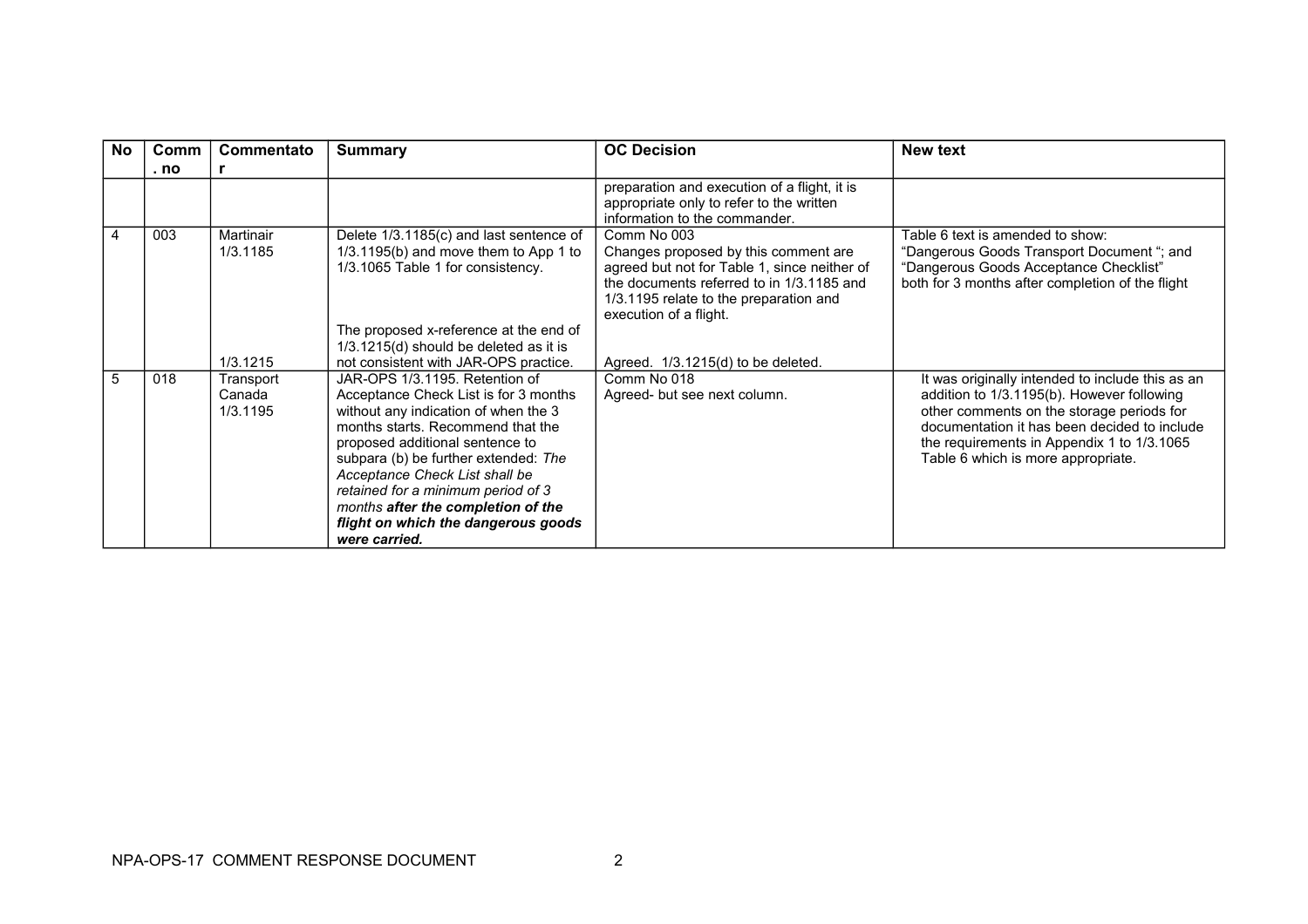| <b>No</b>      | Comm | Commentato                            | <b>Summary</b>                                                                                                                                                                                                                                                                                                                                           | <b>OC Decision</b>                                                                                                                                                                                                                                                                                                                                                                                                                                                                                                        | <b>New text</b>                                                                                                                                                                                                                          |
|----------------|------|---------------------------------------|----------------------------------------------------------------------------------------------------------------------------------------------------------------------------------------------------------------------------------------------------------------------------------------------------------------------------------------------------------|---------------------------------------------------------------------------------------------------------------------------------------------------------------------------------------------------------------------------------------------------------------------------------------------------------------------------------------------------------------------------------------------------------------------------------------------------------------------------------------------------------------------------|------------------------------------------------------------------------------------------------------------------------------------------------------------------------------------------------------------------------------------------|
|                | . no | r                                     |                                                                                                                                                                                                                                                                                                                                                          |                                                                                                                                                                                                                                                                                                                                                                                                                                                                                                                           |                                                                                                                                                                                                                                          |
| 6              | 004  | Martinair<br>1/3.1220                 | Subpart R and JAR-OPS 1/3.1220 do<br>not stipulate that tests or checks are<br>part of DG training although this is<br>made clear in the latest TIs. The<br>confusion may be resolved by either:<br>Leaving 1/3.1220 as proposed and<br>deleting the rest of 1/3.1220, or<br>Inserting "and Checking" in 1/3.1220(b)<br>and (c) where appropriate.       | Comm No 004<br>Partially agreed. Only in Section 2 is there<br>reference to a test to verify understanding;<br>however, it would be repetitive to add "and<br>checking" to each relevant paragraph in<br>1/3.1220 (b) and (c). Therefore, a new para<br>1/3.1220 (d) is suggested with the<br>consequent renumbering of the present<br>paras (d) through (f). The term "test to verify<br>understanding" has been used since this is<br>the terminology of the Technical Instructions<br>and is used in AMC OPS 1/3.1220. | 1/3.1220(d) will read:<br>"(d) An operator shall ensure that all staff<br>who receive training undertake a test to<br>verify understanding of their<br>responsibilities."<br>Existing paragraphs (d) to (f) re-labeled (e)<br>to $(g)$ . |
|                | 024  | <b>IAA</b><br>1/3.1220                | The training requirements of the TIs are<br>not met in that Tables 1 and 2 of<br>1/3.1220 do not include shippers,<br>shippers agents and packers of DGs.<br>Table 2 does not include DG<br>transportation documentation and pilot<br>notification.                                                                                                      | Comm No 024<br>This comment was not agreed. JAR-OPS<br>deals only with operator's responsibilities;<br>none of the shippers, agents, packers, etc,<br>responsibilities are included, since they<br>inappropriate. Therefore, it is inappropriate<br>to make reference to the training<br>requirements for them in Tables 1 and 2.<br>Second comment reflected mis-<br>understanding of NPA; the Tables reflected<br>only the changes that were proposed. Other<br>parts of the existing Tables remain<br>unchanged.       | No changes to NPA text.                                                                                                                                                                                                                  |
| $\overline{7}$ | 028  | European Air<br>Transport<br>1/3.1225 | a. Most of the occurrences covered by<br>1/3.1225(b) do not involve the operator.<br>b. Is the purpose of reporting to satisfy<br>Annex 13 or to mix other requirements.<br>Must consider the relationship between<br>the operator and the handling-<br>agent/shipper/customer which are<br>commercially based and not consider<br>the punitive aspects. | Comm No 028<br>Not agreed. Reporting is required by<br>Technical Instructions and therefore under<br>Annex 18. Technical Instructions place the<br>responsibility on operators; it is for them to<br>have the necessary arrangements with their<br>handling agents to meet the responsibility.<br>Commercial arrangements should not<br>excuse compliance with safety requirements.                                                                                                                                       | No changes to NPA text.                                                                                                                                                                                                                  |
| 8              | 005  | <b>CAAd Finland</b>                   | 1/3.1220(e) requires that records of                                                                                                                                                                                                                                                                                                                     | Comm No 005                                                                                                                                                                                                                                                                                                                                                                                                                                                                                                               | No change to NPA text.                                                                                                                                                                                                                   |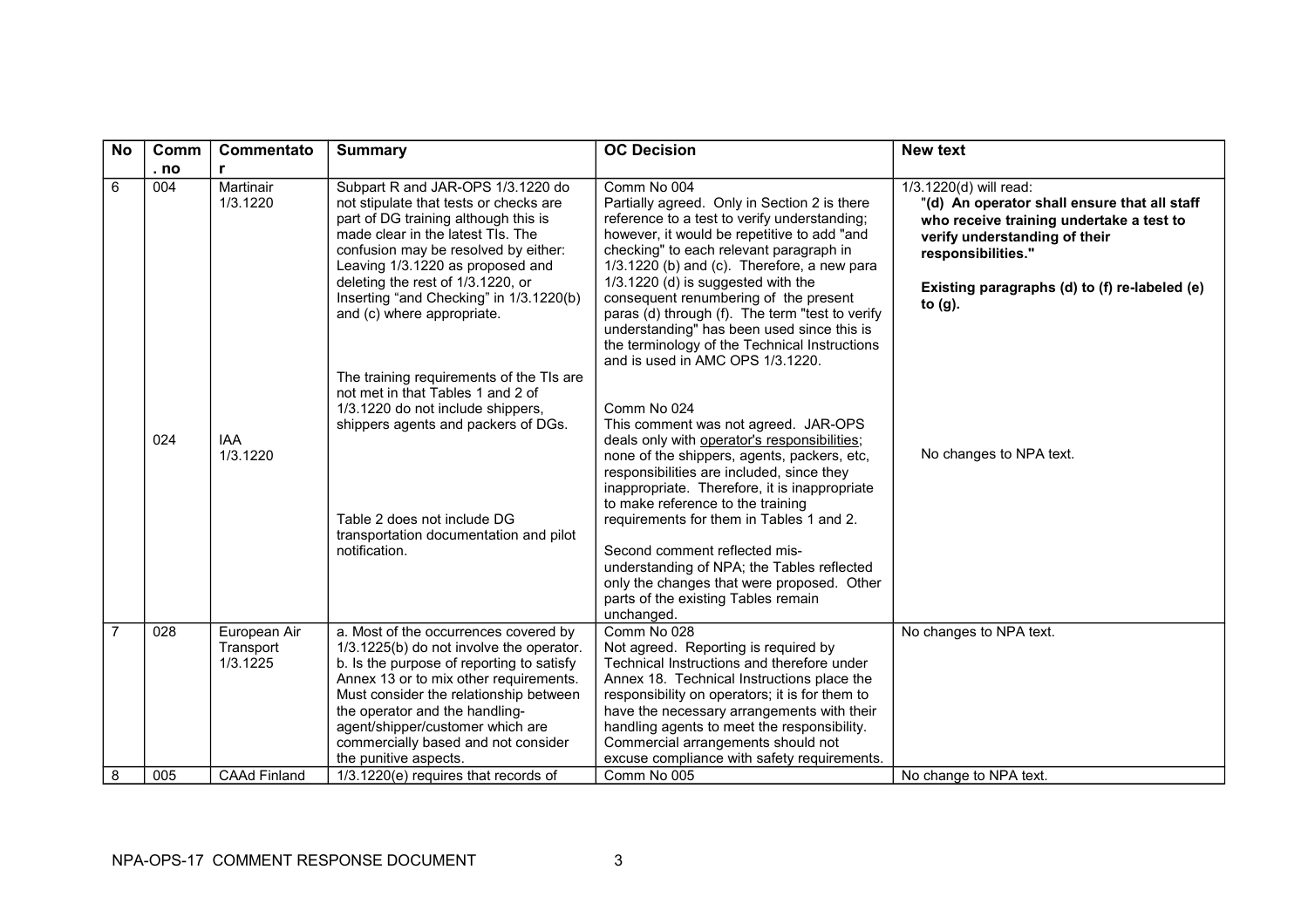| <b>No</b> | Comm | Commentato                                                           | <b>Summary</b>                                                                                                                                                                                                                                                                                                                                                                                                                           | <b>OC Decision</b>                                                                                                                                                                                                                                                                                                                                                                                                                                                                                                                            | <b>New text</b>                                                                                                                                                                                                                                  |
|-----------|------|----------------------------------------------------------------------|------------------------------------------------------------------------------------------------------------------------------------------------------------------------------------------------------------------------------------------------------------------------------------------------------------------------------------------------------------------------------------------------------------------------------------------|-----------------------------------------------------------------------------------------------------------------------------------------------------------------------------------------------------------------------------------------------------------------------------------------------------------------------------------------------------------------------------------------------------------------------------------------------------------------------------------------------------------------------------------------------|--------------------------------------------------------------------------------------------------------------------------------------------------------------------------------------------------------------------------------------------------|
|           | . no | r                                                                    |                                                                                                                                                                                                                                                                                                                                                                                                                                          |                                                                                                                                                                                                                                                                                                                                                                                                                                                                                                                                               |                                                                                                                                                                                                                                                  |
|           |      | <b>AMC OPS</b><br>1/3.1220(7)                                        | training for all staff involved in<br>Dangerous Goods are maintained,<br>therefore the requirement for a<br>certificate to be issued on satisfactory<br>completion of a test is superfluous. The<br>last sentence of the proposed AMC<br>OPS /3.1220(7) should be deleted.                                                                                                                                                               | Not agreed. The last sentence of AMC OPS<br>1/3.1220(7) is based on the Technical<br>Instructions and must be included in the<br>guidance material in JAR-OPS.                                                                                                                                                                                                                                                                                                                                                                                |                                                                                                                                                                                                                                                  |
|           | 009  | Monarch<br>AMC OPS<br>1/3.1220                                       | In AMC OPS 1/3.1220(1) the exact<br>training requirements for each category<br>of personnel are not detailed. It is not<br>clear whether awareness or in-depth<br>training is required for each area in<br>Tables 1 and 2 of 1/3.1220. It is<br>impossible to determine whether each<br>category requires a written examination<br>and if so, in what areas.<br>In AMC OPS 1/3.1220(7) the<br>justification for a written examination is | Comm No 009<br>Agreed. The sub-paras of JAR-OPS<br>1/3.1220(b) and (c) identify the depth for<br>each category and Tables 1 and 2 show the<br>areas. All staff are required to undertake a<br>test - see the comment and text suggested<br>in no 6 above in regard to Comm no 004.<br>The suggested addition makes this<br>requirement clear.                                                                                                                                                                                                 | Add to AMC OPS 1/3.1220 4.1(b) "This training<br>should include establishing by means of a written<br>or oral examination covering all the areas of the<br>training programme, that a required minimum<br>level of knowledge has been acquired." |
|           | 010  | Monarch<br>AMC OPS<br>1/3.1220(7)                                    | flawed – the complexity, conduct and<br>typical test questions need to be<br>detailed, otherwise there is no value in<br>a written test.                                                                                                                                                                                                                                                                                                 | Comm No 010<br>Not agreed. As stated above, the Technical<br>Instructions require the test for all staff; but<br>they do not give any further information<br>about it. JAR-OPS 1/3.1220 shows the<br>depth of training required for the various<br>categories and the text in NPA-17 is<br>intended to allow flexibility on how the test is<br>conducted so it can be related to the training<br>given (eg: a comprehensive test of 2 -3<br>hours may be appropriate for acceptance<br>staff but unnecessary for a general cargo<br>handler). | The change to AMC OPS 1/3.1220 described<br>above now helps to clarify this issue.                                                                                                                                                               |
| 9         | 022  | <b>SNPL</b><br>(French Line<br>Pilots)<br>$3.070(b)(1)$ &<br>AMC OPS | AMC OPS 1/3.1225 and JAR-OPS<br>$3.070(b)(1)$ . The proposed text for<br>3.070(b)(1), with the following addition:"<br>unless the Authority has determined<br>that compliance is impracticable and                                                                                                                                                                                                                                       | Comm No 022<br>Not agreed since there is no information on<br>what would be an equivalent level of<br>security. Also, making the change would<br>result in a difference between JAR-OPS 1                                                                                                                                                                                                                                                                                                                                                     | No changes to NPA text.                                                                                                                                                                                                                          |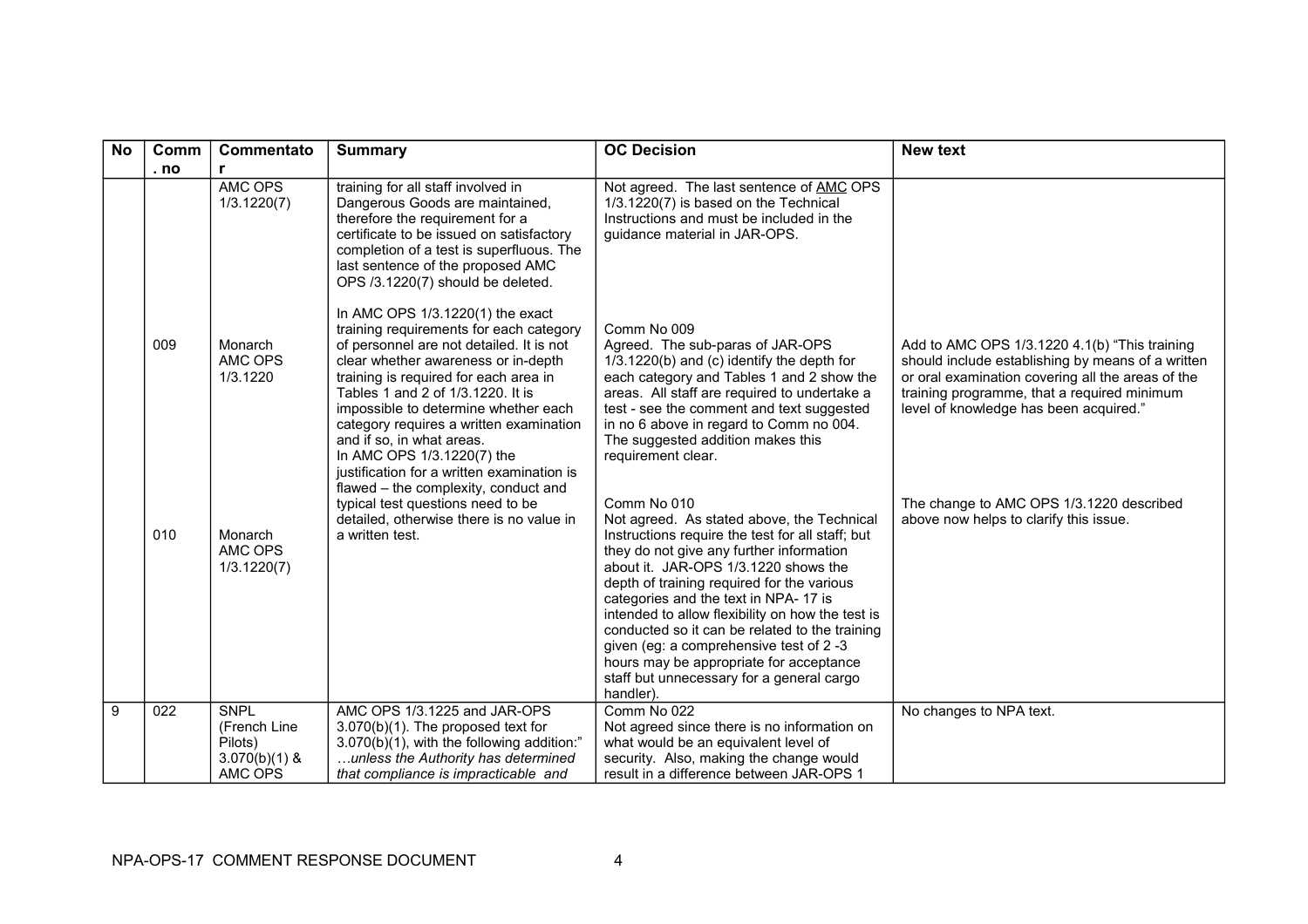| <b>No</b> | Comm       | Commentato                                                             | <b>Summary</b>                                                                                                                                                                                                                                                                                                                                                                                                                                                                                                                                                                                                                                                                                                                                 | <b>OC Decision</b>                                                                                                                                                                                                                                                                                                                                                                                                                                                                                                                                                                      | <b>New text</b>                                                                                                                                                                                                                                                                                                                     |
|-----------|------------|------------------------------------------------------------------------|------------------------------------------------------------------------------------------------------------------------------------------------------------------------------------------------------------------------------------------------------------------------------------------------------------------------------------------------------------------------------------------------------------------------------------------------------------------------------------------------------------------------------------------------------------------------------------------------------------------------------------------------------------------------------------------------------------------------------------------------|-----------------------------------------------------------------------------------------------------------------------------------------------------------------------------------------------------------------------------------------------------------------------------------------------------------------------------------------------------------------------------------------------------------------------------------------------------------------------------------------------------------------------------------------------------------------------------------------|-------------------------------------------------------------------------------------------------------------------------------------------------------------------------------------------------------------------------------------------------------------------------------------------------------------------------------------|
|           | . no       | r                                                                      |                                                                                                                                                                                                                                                                                                                                                                                                                                                                                                                                                                                                                                                                                                                                                |                                                                                                                                                                                                                                                                                                                                                                                                                                                                                                                                                                                         |                                                                                                                                                                                                                                                                                                                                     |
|           |            | 1/3.1225                                                               | has accepted that other procedures,<br>with equivalent level of security,<br>might apply; and" should be<br>downgraded to AMC                                                                                                                                                                                                                                                                                                                                                                                                                                                                                                                                                                                                                  | and $3.$                                                                                                                                                                                                                                                                                                                                                                                                                                                                                                                                                                                |                                                                                                                                                                                                                                                                                                                                     |
| 10        | 014<br>019 | <b>IFALPA</b><br>AMC OPS<br>1/3.420(e)<br>Transport<br>Canada          | While recognising the importance of<br>safety services being aware of DG<br>being carried on board an aircraft it is<br>impractical for crews to pass all the<br>information required by AMC OPS<br>1/3.420(e) to ATS on the R/T. Suggest<br>that a telephone number is passed to<br>ATS to enable them to obtain the<br>information required.<br>The proposal for AMC OPS 1/3.420(e)<br>requires that the information on DG in<br>an emergency is passed to ATS without<br>specifying the source of the information,<br>whereas ICAO TIs specify that the P-I-C<br>should pass the information. By not<br>being P-I-C specific the NPA proposal is<br>a step in the right direction because it is<br>essential that the information is passed | Comm No 014<br>Not agreed at this time. The comment on<br>allowing a telephone number to be given is<br>pre-empting a change in the next edition of<br>the Technical Instructions, due to come into<br>effect from 1 Jan 2001 (or not later than 1<br>Jul 2001). None of the changes to JAR-OPS<br>needed for alignment with the next edition of<br>the Technical Instructions have yet been<br>sent to JAA.<br>Comm No 019<br>Not agreed; JAR-OPS 1/3.420(e) places<br>responsibility on the commander; the AMC is<br>only giving guidance material on meeting<br>that responsibility. | No changes to NPA text.<br>No changes to NPA text.                                                                                                                                                                                                                                                                                  |
| 11<br>12  | 017<br>012 | <b>LFV Sweden</b><br><b>IEM OPS</b><br>1/3.1160(b)(5)<br><b>IFALPA</b> | regardless of the source.<br>An additional change is proposed to<br>IEM OPS 1/3.1160(b)(5):<br>3. The dangerous goods which each<br>passenger or crew member can carry<br>are:<br>a. Alcoholic beverages containing<br>more than 24% but not exceeding 70%<br>alcohol by volume when packed in<br>receptacles of less than 5 litres.<br>The reason for the proposal is that<br>alcoholic beverages containing not<br>more than 24% alcohol by volume are<br>not subject to any restrictions.<br>Sporting weapons should remain                                                                                                                                                                                                                 | Comm No 017<br>Agreed.<br>Comm No 012                                                                                                                                                                                                                                                                                                                                                                                                                                                                                                                                                   | Para 3(a) of IEM OPS 1/3.1160 (b)(5) should read:<br>"(a) Alcoholic beverages containing more<br>than 24% but not exceeding 70% alcohol by<br>volume, when packed in receptacles of less-<br>than in retail packagings not exceeding 5<br>litres and with a total not exceeding 5 litres<br>per person."<br>No changes to NPA text. |